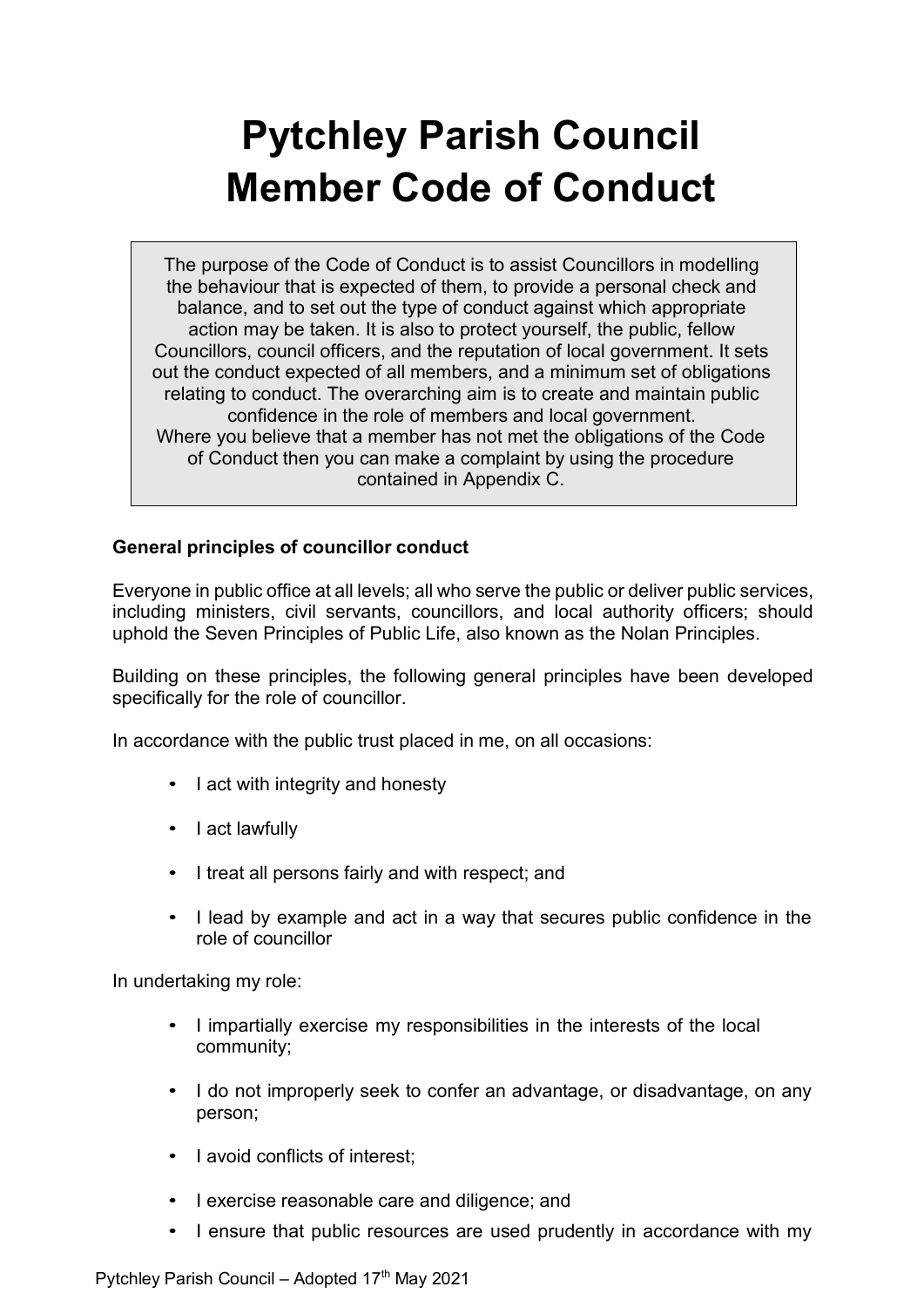local authority's requirements and in the public interest.

## **Application of the Code of Conduct**

This Code of Conduct applies to you as soon as you sign your declaration of acceptance of the office of councillor or attend your first meeting as a co-opted member and continues to apply to you until you cease to be a councillor.

This Code of Conduct applies to you when you are acting in your capacity as a councillor which may include when:

- you misuse your position as a councillor
- Your actions would give the impression to a reasonable member of the public with knowledge of all the facts that you are acting as a councillor;

The Code applies to all forms of communication and interaction, including:

- at face-to-face meetings;
- at online or telephone meetings;
- in written communication:
- in verbal communication;
- in non-verbal communication;
- in electronic and social media communication, posts, statements, and comments.

You are also expected to uphold high standards of conduct and show leadership at all times when acting as a councillor.

Your Monitoring Officer has statutory responsibility for the implementation of the Code of Conduct, and you are encouraged to seek advice from your Monitoring Officer on any matters that may relate to the Code of Conduct.

You are encouraged to seek advice from your Clerk, who may refer matters to the Monitoring Officer.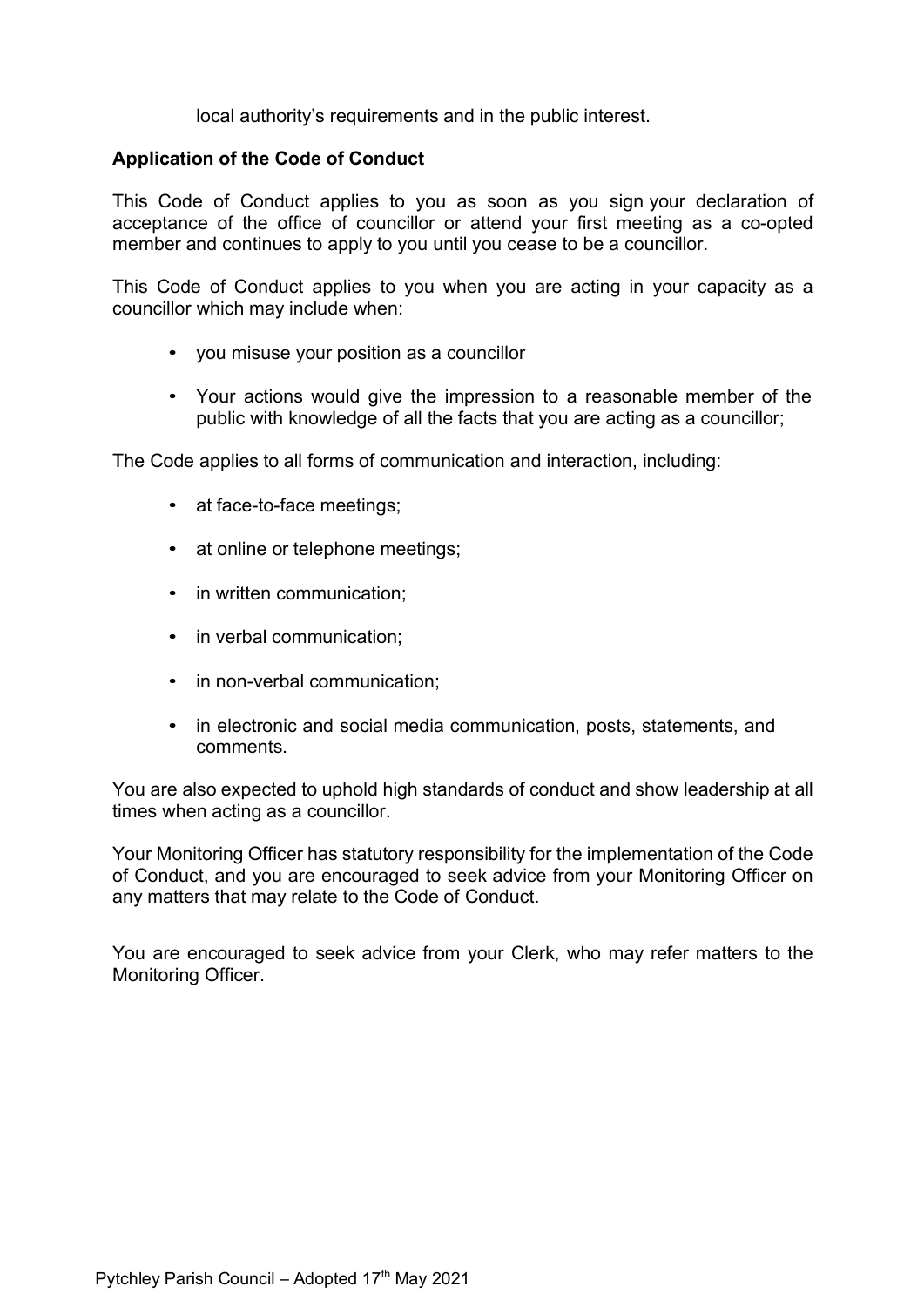# **Standards of councillor conduct**

This section sets out your obligations, which are the minimum standards of conduct required of you as a councillor. Should your conduct fall short of these standards, a complaint may be made against you, which may result in action being taken.

Guidance is included to help explain the reasons for the obligations and how they should be followed.

## **General Conduct**

**1. Respect as a councillor:**

## **As a Councillor**

**1.1 I treat other councillors and members of the public with respect.**

## **1.2 I treat local authority employees, employees and representatives of partner organisations and those volunteering for the local authority with respect and respect the role they play.**

Respect means politeness and courtesy in behaviour, speech, and in the written word. Debate and having different views are all part of a healthy democracy. As a councillor, you can express, challenge, criticise and disagree with views, ideas,opinions, and policies in a robust but civil manner. You should not, however, subject individuals, groups of people or organisations to personal attack.

In your contact with the public, you should treat them politely and courteously. Rude and offensive behaviour lowers the public's expectations and confidence in councillors. In return, you have a right to expect respectful behaviour from the public. If members of the public are being abusive, intimidatory or threatening you are entitled to stop any conversation or interaction in person or online and report them tothe local authority, the relevant social media provider, or the police. This also applies to fellow councillors, where action could then be taken under the Councillor Code of Conduct, and local authority employees, where concerns should be raised in linewith the Council's Member/Officer Protocol, if it has one.

## **2. Bullying, harassment and discrimination**

## **As a councillor:**

- **2.1 I do not bully any person.**
- **2.2 I do not harass any person.**
- **2.3 I promote equalities and do not discriminate unlawfully against any person.**

The Advisory, Conciliation and Arbitration Service (ACAS) characterises bullying as offensive, intimidating, malicious or insulting behaviour, an abuse or misuse of power through means that undermine, humiliate, denigrate, or injure the recipient. Bullying might be a regular pattern of behaviour or a one-off incident, happen face-to-face, on social media, in emails or phone calls, happen in the workplace or at work social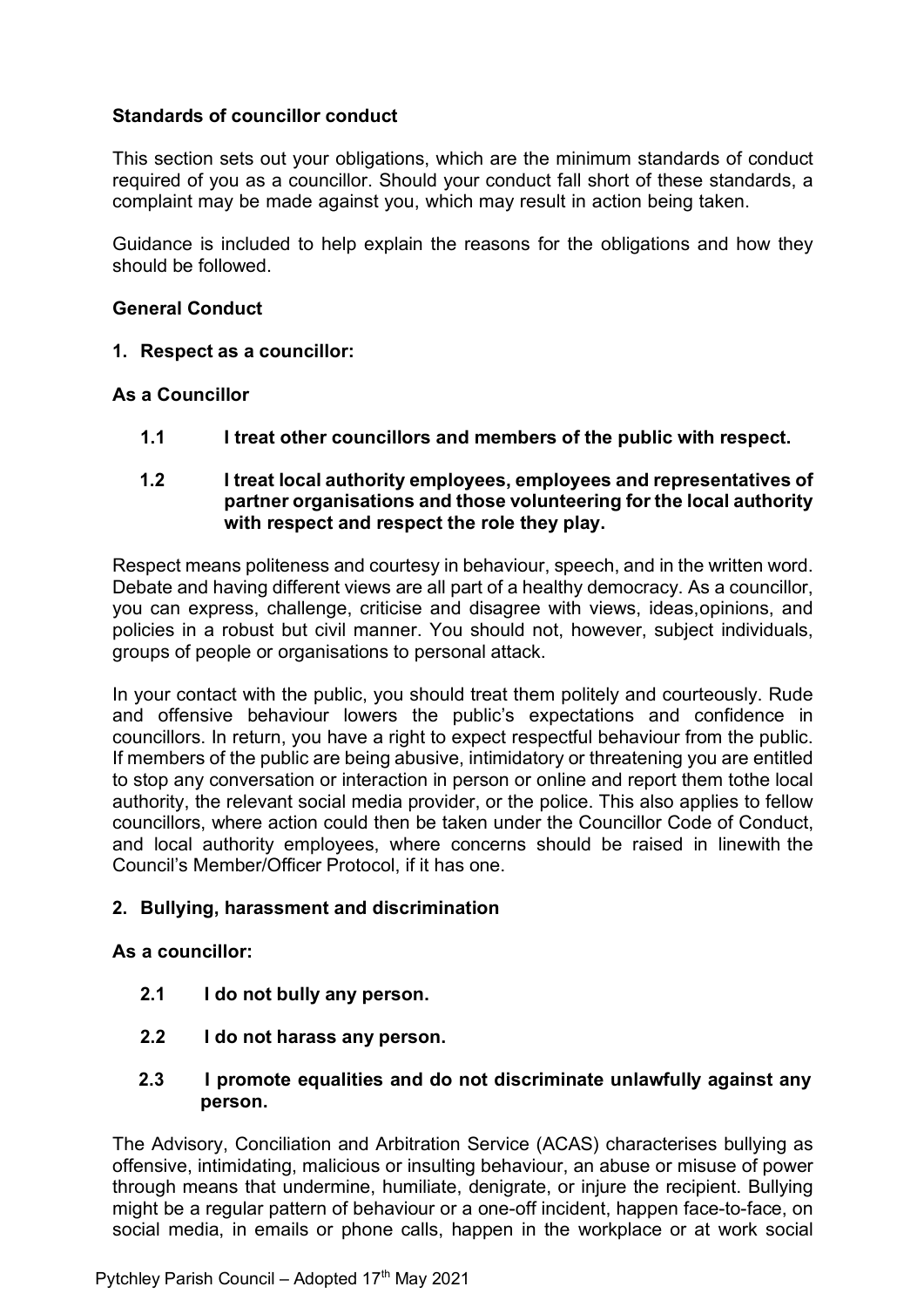events and may not always be obvious or noticed by others.

The Protection from Harassment Act 1997 defines harassment as conduct thatcauses alarm or distress or puts people in fear of violence and must involve such conduct on at least two occasions. It can include repeated attempts to impose unwanted communications and contact upon a person in a manner that could be expected to cause distress or fear in any reasonable person.

Unlawful discrimination is where someone is treated unfairly because of a protected characteristic. Protected characteristics are specific aspects of a person's identity defined by the Equality Act 2010. They are age, disability, gender reassignment, marriage and civil partnership, pregnancy and maternity, race, religion or belief, sex and sexual orientation.

The Equality Act 2010 places specific duties on local authorities. Councillors have a central role to play in ensuring that equality issues are integral to the local authority's performance and strategic aims, and that there is a strong vision and public commitment to equality across public services.

## **3 Impartiality of officers of the council**

## **As a councillor:**

## **3.1 I do not compromise, or attempt to compromise, the impartiality of anyone who works for, or on behalf of, the local authority.**

Officers work for the local authority as a whole and must be politically neutral (unless they are political assistants). They should not be coerced or persuaded to act in a way that would undermine their neutrality. You can question officers in order to understand, for example, their reasons for proposing to act in a particular way, or thecontent of a report that they have written. However, you must not try and force them to act differently, change their advice, or alter the content of that report, if doing so would prejudice their professional integrity.

## **4 Confidentiality and access to information**

## **As a councillor:**

- **4.1 I do not disclose information:**
	- **a. given to me in confidence by anyone**
	- **b. acquired by me which I believe, or ought reasonably to be aware, is of a confidential nature, unless;**
		- **i. I have received the consent of a person authorised to give it;**
		- **ii. I am required by law to do so;**
		- **iii. the disclosure is made to a third party for the purpose of obtaining professional legal advice provided that the third party agrees not to disclose the information to any other**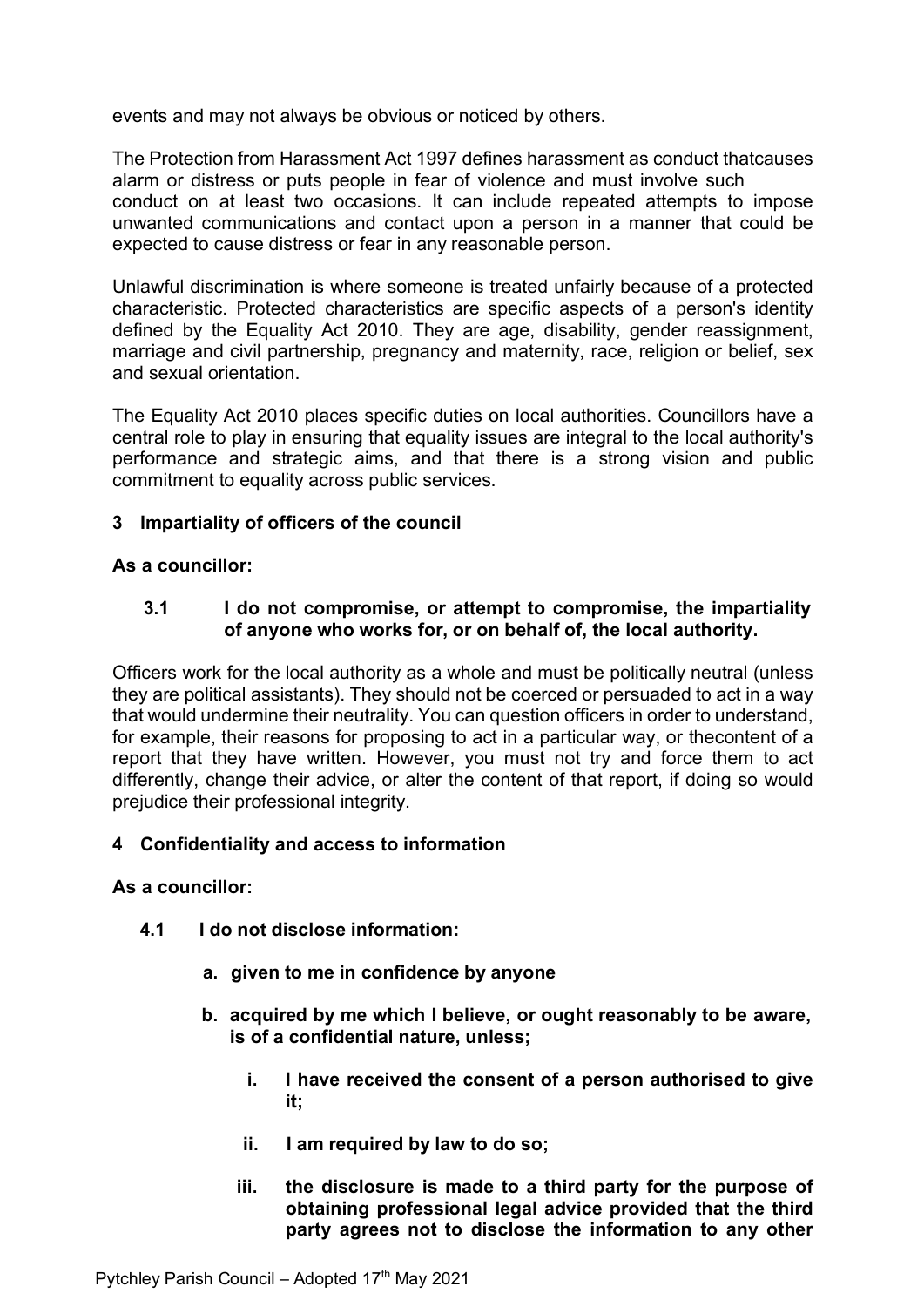**person; or**

- **iv. the disclosure is:**
	- **1. reasonable and in the public interest; and**
	- **2. made in good faith and in compliance with the reasonable requirements of the local authority; and**
	- **3. I have consulted the Monitoring Officer prior to its release.**
- **4.2 I do not improperly use knowledge gained solely as a result of my role as a councillor for the advancement of myself, my friends, my family members, my employer or my business interests.**

## **4.3 I do not prevent anyone from getting information that they are entitled to by law.**

Local authorities must work openly and transparently, and their proceedings and printed materials are open to the public, except in certain legally defined circumstances. You should work on this basis, but there will be times when it is required by law that discussions, documents, and other information relating to or held by the local authority must be treated in a confidential manner. Examples include personal data relating to individuals or information relating to ongoing negotiations.

# **5 Disrepute**

## **As a councillor:**

## **5.1 I do not bring my role or local authority into disrepute.**

As a Councillor, you are trusted to make decisions on behalf of your community and your actions and behaviour are subject to greater scrutiny than that of ordinary members of the public. You should be aware that your actions might have anadverse impact on you, other councillors and/or your local authority and may lower the public's confidence in your or your local authority's ability to discharge your/it's functions. For example, behaviour that is considered dishonest and/or deceitful can bring your local authority into disrepute.

You are able to hold the local authority and fellow councillors to account and are able to constructively challenge and express concern about decisions and processes undertaken by the council whilst continuing to adhere to other aspects of this Code of Conduct.

## **6 Use of position**

# **As a councillor:**

## **6.1 I do not use, or attempt to use, my position improperly to the advantage or disadvantage of myself or anyone else.**

Your position as a member of the local authority provides you with certain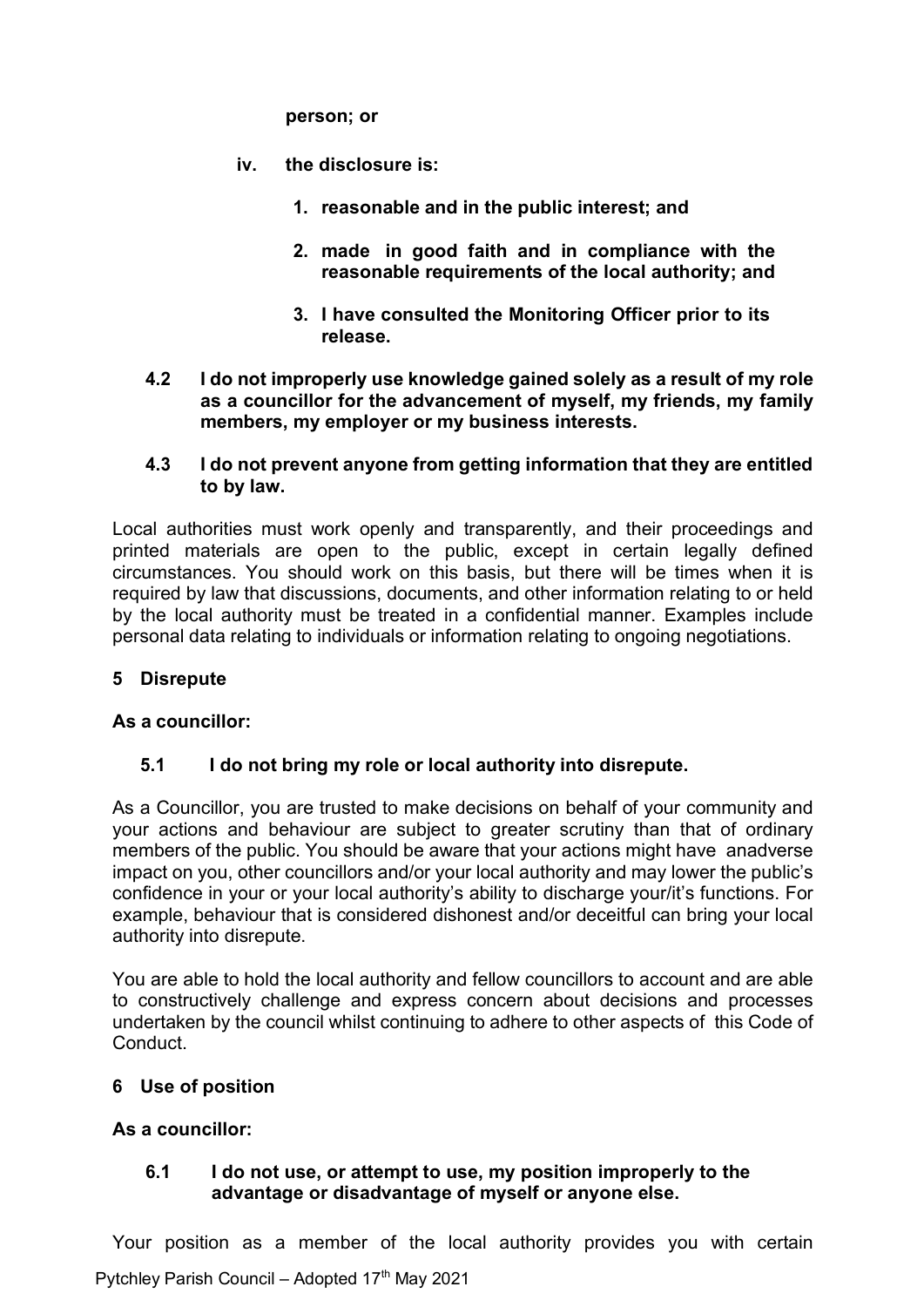opportunities, responsibilities, and privileges, and you make choices all the time that will impact others. However, you should not take advantage of these opportunities to further your own or others' private interests or to disadvantage anyone unfairly.

## **7 Use of local authority resources and facilities**

## **As a councillor:**

- **7.1 I do not misuse council resources.**
- **7.2 I will, when using the resources of the local or authorising their use by others:**
	- **a. act in accordance with the local authority's requirements; and**
	- **b. ensure that such resources are not used for political purposes unless that use could reasonably be regarded as likely to facilitate, or be conducive to, the discharge of the functions of the local authority or of the office to which I have been elected or appointed.**

You may be provided with resources and facilities by the local authority to assist you in carrying out your duties as a councillor.

Examples include:

- office support
- stationery
- equipment such as phones, and computers
- transport
- access and use of local authority buildings and rooms.

These are given to you to help you carry out your role as a councillor more effectively and are not to be used for business or personal gain. They should be used in accordance with the purpose for which they have been provided and thelocal authority's own policies regarding their use.

## **8 Complying with the Code of Conduct**

## **As a Councillor:**

## **8.1 I undertake Code of Conduct training provided by my local authority.**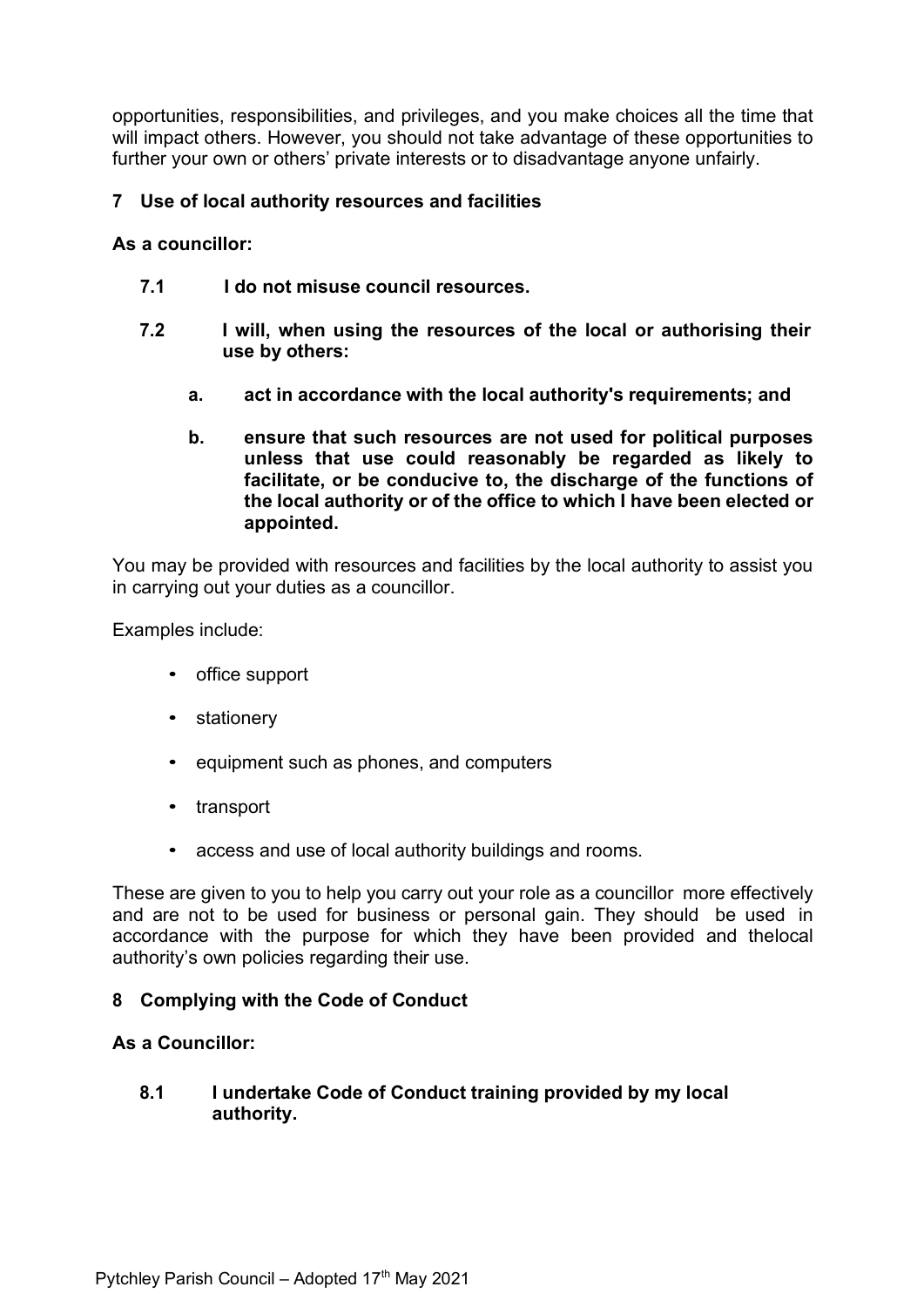- **8.2 I cooperate with any Code of Conduct investigation and/or determination.**
- **8.3 I do not intimidate or attempt to intimidate any person who is likely to be involved with the administration of any investigation or proceedings.**

## **8.4 I comply with any sanction imposed on me following a finding that I have breached the Code of Conduct.**

It is extremely important for you as a councillor to demonstrate high standards, for you to have your actions open to scrutiny and for you not to undermine public trust inthe local authority or its governance. If you do not understand or are concerned about the local authority's processes in handling a complaint you should raise this with your Monitoring Officer.

# **Protecting your reputation and the reputation of the local authority**

# **9 Interests**

# **As a councillor:**

# **9.3 I register and disclose my interests.**

Section 29 of the Localism Act 2011 requires the Monitoring Officer to establish and maintain a register of interests of members of the authority. You need to register your interests so that the public, local authority employees and fellow councillors know which of your interests might give rise to a conflict of interest. The register is a public document that can be consulted when (or before) an issue arises. The registeralso protects you by allowing you to demonstrate openness and a willingness to be held accountable.

You are personally responsible for deciding whether or not you should disclose an interest in a meeting, but it can be helpful for you to know early on if others think that a potential conflict might arise. It is also important that the public know about any interest that might have to be disclosed by you or other councillors when making or taking part in decisions, so that decision making is seen by the public as open and honest. This helps to ensure that public confidence in the integrity of local governance is maintained.

You should note that failure to register or disclose a disclosable pecuniary interest as set out in **Table 1**, is a criminal offence under the Localism Act 2011.

**Appendix B** sets out the detailed provisions on registering and disclosing interests. If in doubt, you should always seek advice from your Monitoring Officer.

# **10 Gifts and Hospitality**

# **As a councillor:**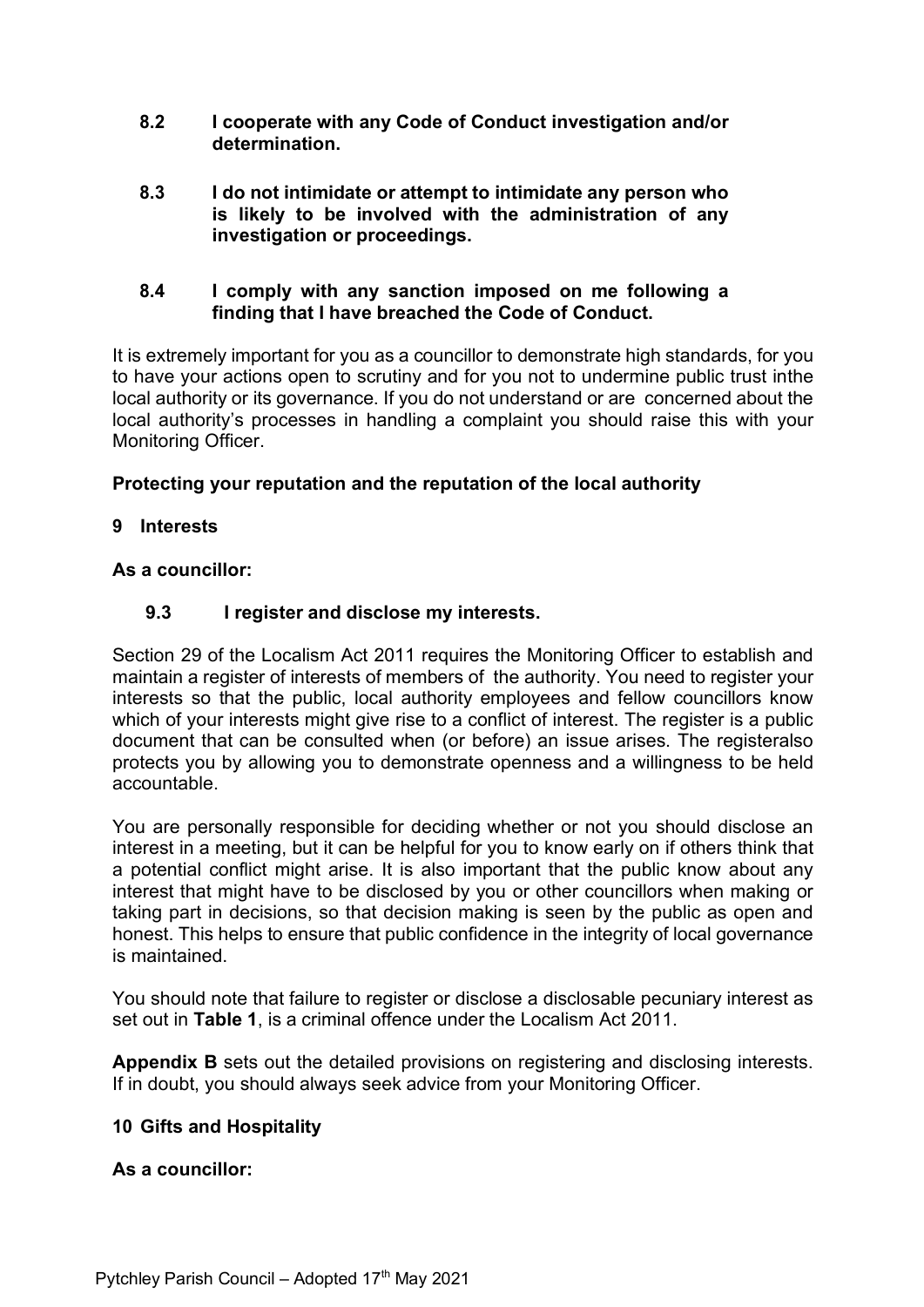- **10.1 I do not accept gifts or hospitality, irrespective of estimated value, which could give rise to real or substantive personal gain or a reasonable suspicion of influence on my part to show favour from persons seeking to acquire, develop or do business with the local authority or from persons who may apply to the local authority for any permission, licence or other significant advantage.**
- **10.2 I register with the Monitoring Officer any gift or hospitality with an estimated value of at least £50 within 28 days of its receipt.**

## **10.3 I register with the Monitoring Officer any significant gift or hospitality that I have been offered but have refused to accept.**

In order to protect your position and the reputation of the local authority, you should exercise caution in accepting any gifts or hospitality which are (or which you reasonably believe to be) offered to you because you are a councillor.

The presumption should always be not to accept significant gifts or hospitality. However, there may be times when such a refusal may be difficult if it is seen as rudeness in which case you could accept it but must ensure it is publicly registered. However, you do not need to register gifts and hospitality which are not related to your role as a councillor, such as Christmas gifts from your friends and family.

It is also important to note that it is appropriate to accept normal expenses and hospitality associated with your duties as a councillor. If you are unsure, do contact the Monitoring Officer for guidance.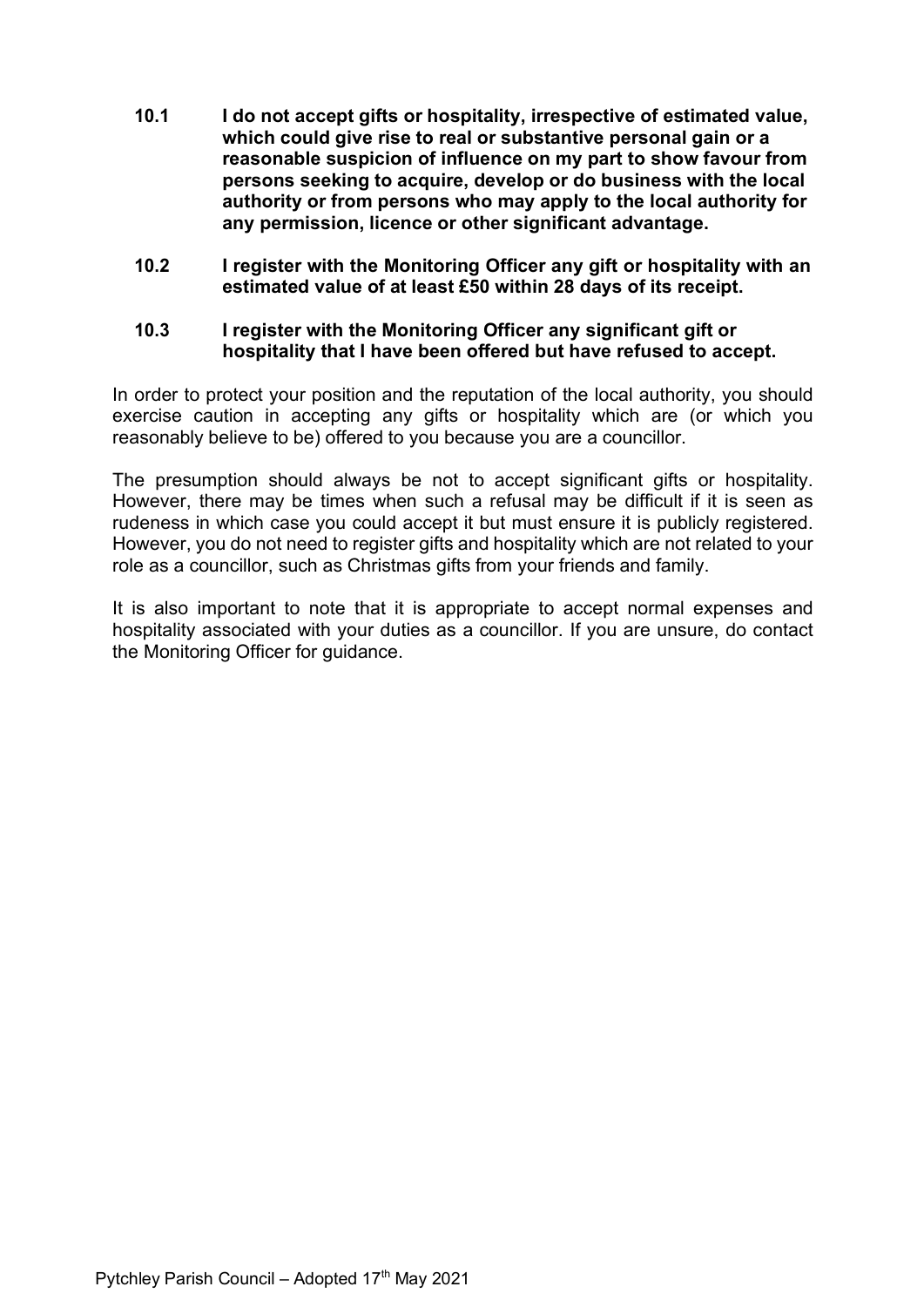# **Appendix A – The Seven Principles of Public Life**

The principles are:

## **Selflessness**

Holders of public office should act solely in terms of the public interest.

## **Integrity**

Holders of public office must avoid placing themselves under any obligation topeople or organisations that might try inappropriately to influence them in their work. They should not act or take decisions in order to gain financial or other material benefits for themselves, their family, or their friends. They must disclose and resolve any interests and relationships.

## **Objectivity**

Holders of public office must act and take decisions impartially, fairly and on merit, using the best evidence and without discrimination or bias.

## **Accountability**

Holders of public office are accountable to the public for their decisions and actions and must submit themselves to the scrutiny necessary to ensure this.

## **Openness**

Holders of public office should act and take decisions in an open and transparent manner. Information should not be withheld from the public unless there are clear and lawful reasons for so doing.

## **Honesty**

Holders of public office should be truthful.

#### **Leadership**

Holders of public office should exhibit these principles in their own behaviour. They should actively promote and robustly support the principles and be willing to challenge poor behaviour wherever it occurs.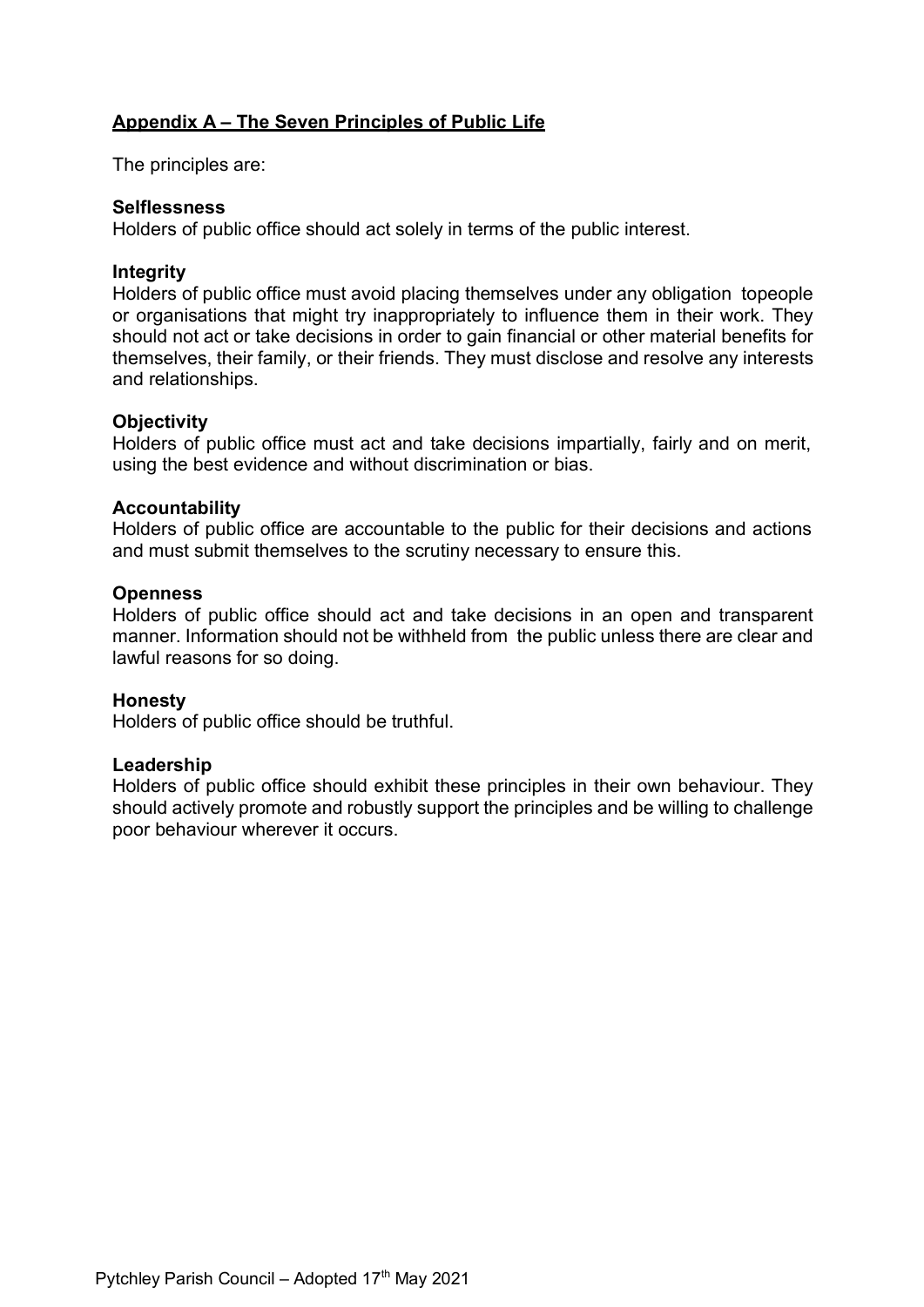# **Appendix B - Registering interests**

Within 28 days of becoming a member or your re-election or re-appointment to office you must register with the Monitoring Officer the interests which fall within the categories set out in **Table 1 (Disclosable Pecuniary Interests)** which are as described in "The Relevant Authorities (Disclosable Pecuniary Interests) Regulations 2012".

You should also register details of your other personal interests which fall within the categories set out in **Table 2 (Other Registerable Interests)**.

"**Disclosable pecuniary interest**" means an interest of yourself, or of your partner if you are aware of your partner's interest, within the descriptions set out in Table 1 below.

"**Partner**" means a spouse or civil partner, or a person with whom you are living as husband or wife, or a person with whom you are living as if you are civil partners.

- 1. You must ensure that your register of interests is kept up-to-date and within 28 days of becoming aware of any new interest, or of any change to a registered interest, notify the Monitoring Officer.
- 2. A 'sensitive interest' is as an interest which, if disclosed, could lead to the councillor, or a person connected with the councillor, being subject to violence or intimidation.
- 3. Where you have a 'sensitive interest' you must notify the Monitoring Officer with the reasons why you believe it is a sensitive interest. If the Monitoring Officer agrees they will withhold the interest from the public register.

## **Non participation in case of disclosable pecuniary interest**

- 4. Where a matter arises at a meeting which directly relates to one of your Disclosable Pecuniary Interests as set out in **Table 1**, you must disclose the interest, not participate in any discussion, or vote on the matter and must not remain in the room unless you have been granted a dispensation. If it is a 'sensitive interest', you do not have to disclose the nature of the interest, just that you have an interest. Dispensation may be granted in limited circumstances, to enable you to participate and vote on a matter in which you have a disclosable pecuniary interest.
- 5. Where you have a disclosable pecuniary interest on a matter to be considered or is being considered by you as an Executive member in exercise of your executive function, you must notify the Monitoring Officer of the interest and must not take any steps or further steps in the matter apart from arranging for someone else to deal with it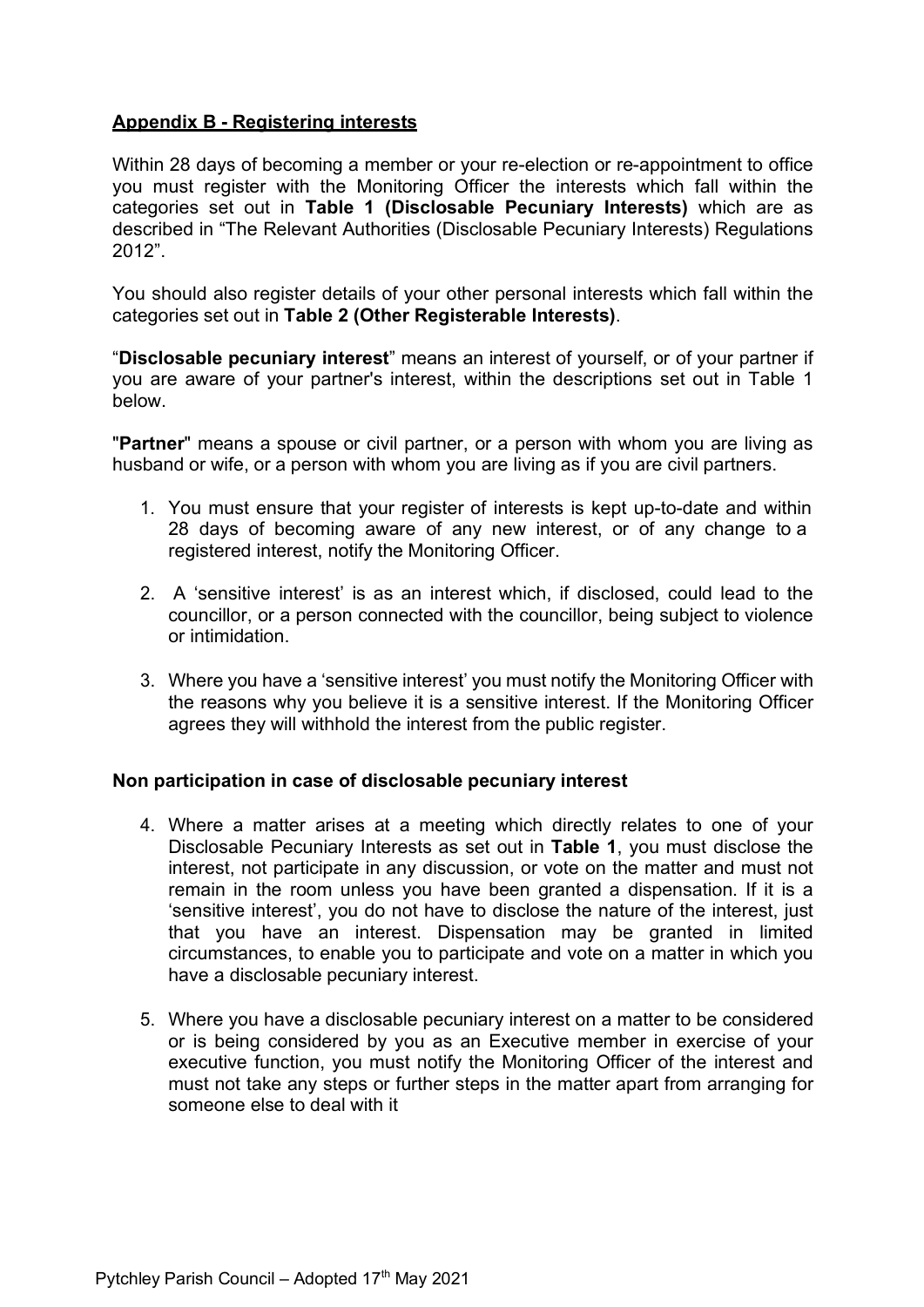## **Disclosure of Other Registerable Interests**

6. Where a matter arises at a meeting which *directly relates* to one of your Other Registerable Interests (as set out in **Table 2**), you must disclose the interest. You may speak on the matter only if members of the public are also allowed to speak at the meeting but otherwise must not take part in any discussion or vote on the matter and must not remain in the room unless you have been granted a dispensation. If it is a 'sensitive interest', you do not have to disclose the nature of the interest.

## **Disclosure of Non–Registerable Interests**

- 7. Where a matter arises at a meeting which *directly relates* to your financial interest or well-being (and is not a Disclosable Pecuniary Interest set out in Table 1) or a financial interest or well-being of a relative or close associate, you must disclose the interest. You may speak on the matter only if members of the public are also allowed to speak at the meeting but otherwise must not take part in any discussion or vote on the matter and must not remain in the room unless you have been granted a dispensation. If it is a 'sensitive interest', you do not have to disclose the nature of the interest.
- 8. Where a matter arises at a meeting which *affects*
	- a. your own financial interest or well-being;
	- b. a financial interest or well-being of a friend, relative, close associate; or
	- **c.** a body included in those you need to disclose under Disclosable Pecuniary Interests as set out in **Table 2**

you must disclose the interest. In order to determine whether you can remain in the meeting after disclosing your interest the following test should beapplied

- 9. Where a matter *affects* your financial interest or well-being:
	- a. to a greater extent than it affects the financial interests of the majority of inhabitants of the ward affected by the decision and;
	- b. a reasonable member of the public knowing all the facts would believe that it would affect your view of the wider public interest/

You may speak on the matter only if members of the public are also allowed to speak at the meeting but otherwise must not take part in any discussion or vote on the matter and must not remain in the room unless you have been granted a dispensation. If it is a 'sensitive interest', you do not have todisclose the nature of the interest.

10.Where you have a personal interest in any business of your authority and you have made an executive decision in relation to that business, you must make sure that any written statement of that decision records the existence and nature of your interest.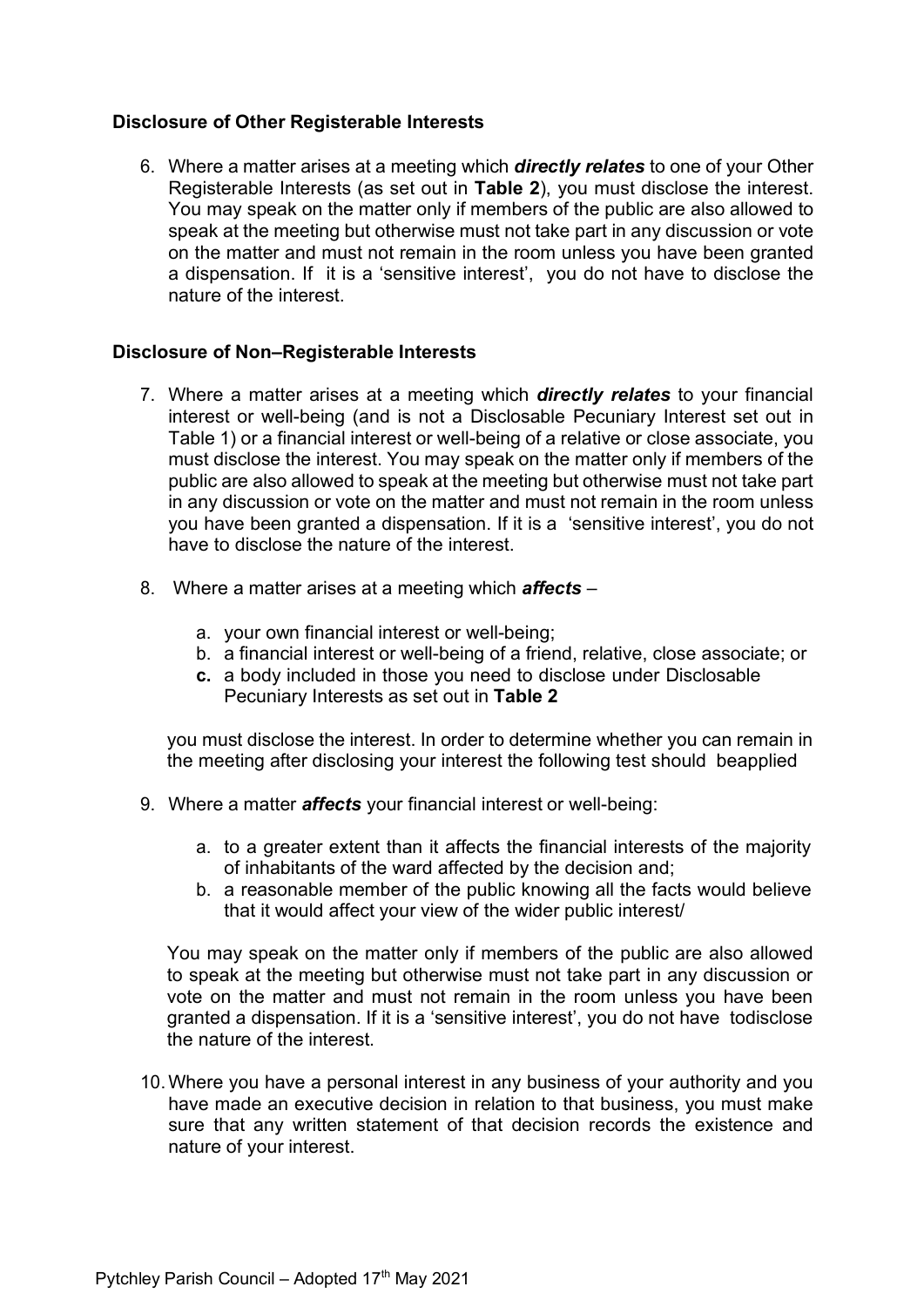# Table 1: Disclosable Pecuniary Interests

This table sets out the explanation of Disclosable Pecuniary Interests as set out in the **Relevant Authorities (Disclosable Pecuniary Interests) Regulations 2012.** 

| <b>INTEREST</b>                                               | <b>DESCRIPTION</b>                                                                                                                                                                                                                                                                                                                                                                                                                 |
|---------------------------------------------------------------|------------------------------------------------------------------------------------------------------------------------------------------------------------------------------------------------------------------------------------------------------------------------------------------------------------------------------------------------------------------------------------------------------------------------------------|
| office,<br>Employment,<br>trade, profession<br>or<br>vocation | Any employment, office, trade, profession<br>or -<br>vocation carried on by you for profit or gain.                                                                                                                                                                                                                                                                                                                                |
| Sponsorship                                                   | Any payment or provision of any other financial<br>benefit (other than from the Council) made or<br>provided within the relevant period in respect of any<br>expenses incurred by you in carrying out duties as<br>a Member, or towards your election expenses.<br>This includes any payment or financial benefit from<br>a trade union within the meaning of the Trade<br>Union and Labour Relations (Consolidation) Act<br>1992. |
| <b>Contracts</b>                                              | Any contract which is made between you (or a body<br>in which you have a beneficial interest) and the<br>Council<br>(a) under which goods or services are to be<br>provided or works are to be executed; and<br>(b) which has not been fully discharged.                                                                                                                                                                           |
| Land                                                          | Any beneficial interest in land which is within the<br>area of the Council.                                                                                                                                                                                                                                                                                                                                                        |
| <b>Licences</b>                                               | Any licence (alone or jointly with others) to occupy<br>land in the area of the Council for a month or<br>longer.                                                                                                                                                                                                                                                                                                                  |
| <b>Corporate tenancies</b>                                    | Any tenancy where (to your knowledge)                                                                                                                                                                                                                                                                                                                                                                                              |
|                                                               | (a) the landlord is the Council; and                                                                                                                                                                                                                                                                                                                                                                                               |
|                                                               | (b) the tenant is a body in which you have a<br>beneficial interest.                                                                                                                                                                                                                                                                                                                                                               |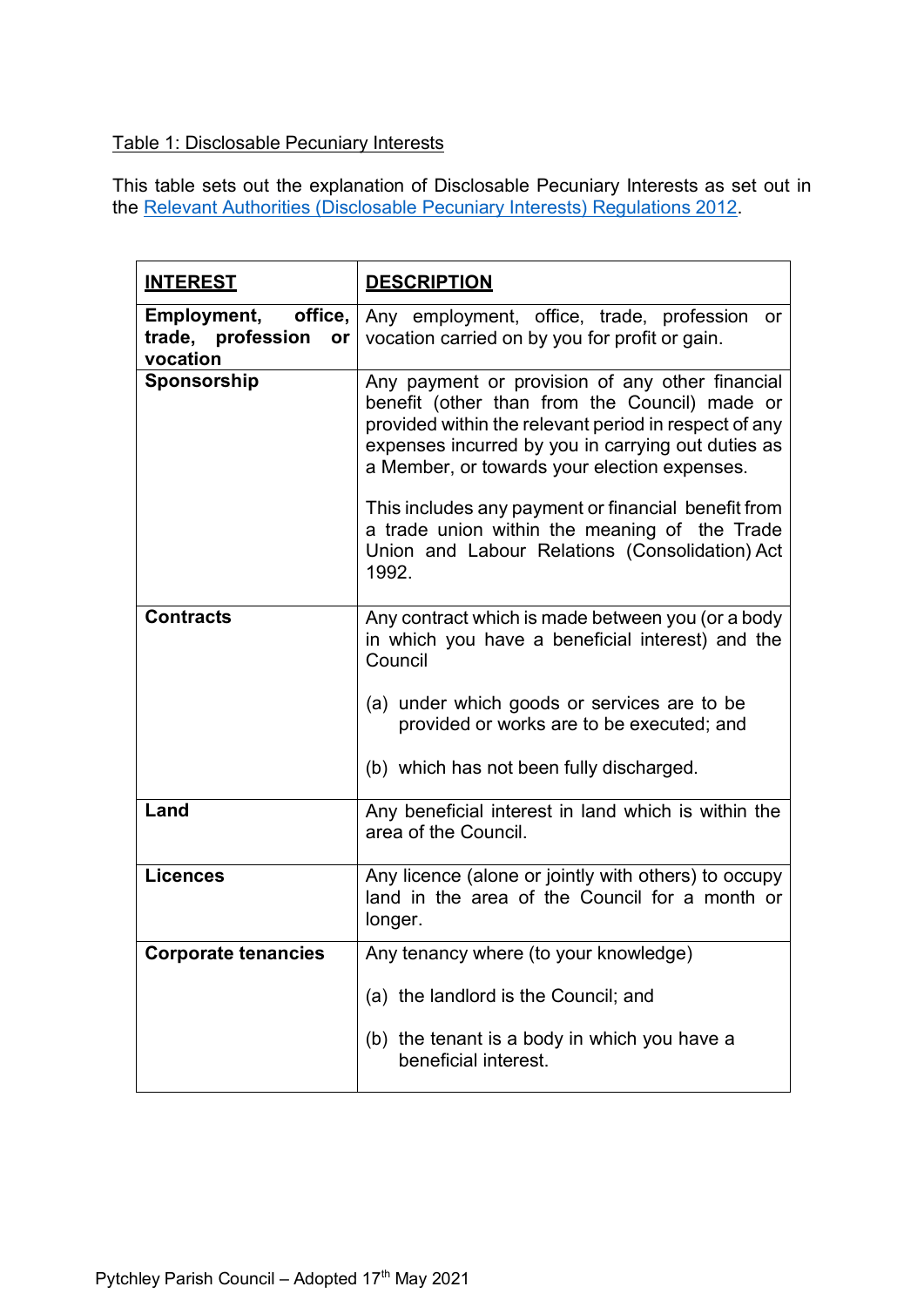| <b>Securities</b> | Any beneficial interest in securities of a body                                                                                                                                                                                                          |
|-------------------|----------------------------------------------------------------------------------------------------------------------------------------------------------------------------------------------------------------------------------------------------------|
|                   | where:                                                                                                                                                                                                                                                   |
|                   | (a) that body (to your knowledge) has a place of<br>business or land in the area of the Council; and                                                                                                                                                     |
|                   | either<br>(b)                                                                                                                                                                                                                                            |
|                   | the total nominal value of the securities<br>(i)<br>exceeds £25,000 or one hundredth of the<br>total issued share capital of that body; or                                                                                                               |
|                   | (ii) where the share capital of that body is of<br>more than one class, the total nominal value<br>of the shares of any one class inwhich you<br>have a beneficial interest exceeds one<br>hundredth of the total issued share capital of<br>that class. |
|                   |                                                                                                                                                                                                                                                          |

*"body in which the relevant person has a beneficial interest" means a firm in which the relevant person is a partner or a body corporate of which the relevant person is a director, or in the securities of which the relevant person has a beneficial interest;*

*"director" includes a member of the committee of management of a registered society within the meaning given by section 1(1) of the co-operative and community benefit Societies Act 2014, other than a society registered as a credit union.*

*"land" excludes an easement, servitude, interest or right in or over land which does not carry with it a right for the relevant person (alone or jointly with another) to occupy the land or to receive income;*

*"securities" means shares, debentures, debenture stock, loan stock, bonds, units of a collective investment scheme within the meaning of the Financial Services and Markets Act 2000 and other securities of any description, other than money deposited with a building society.*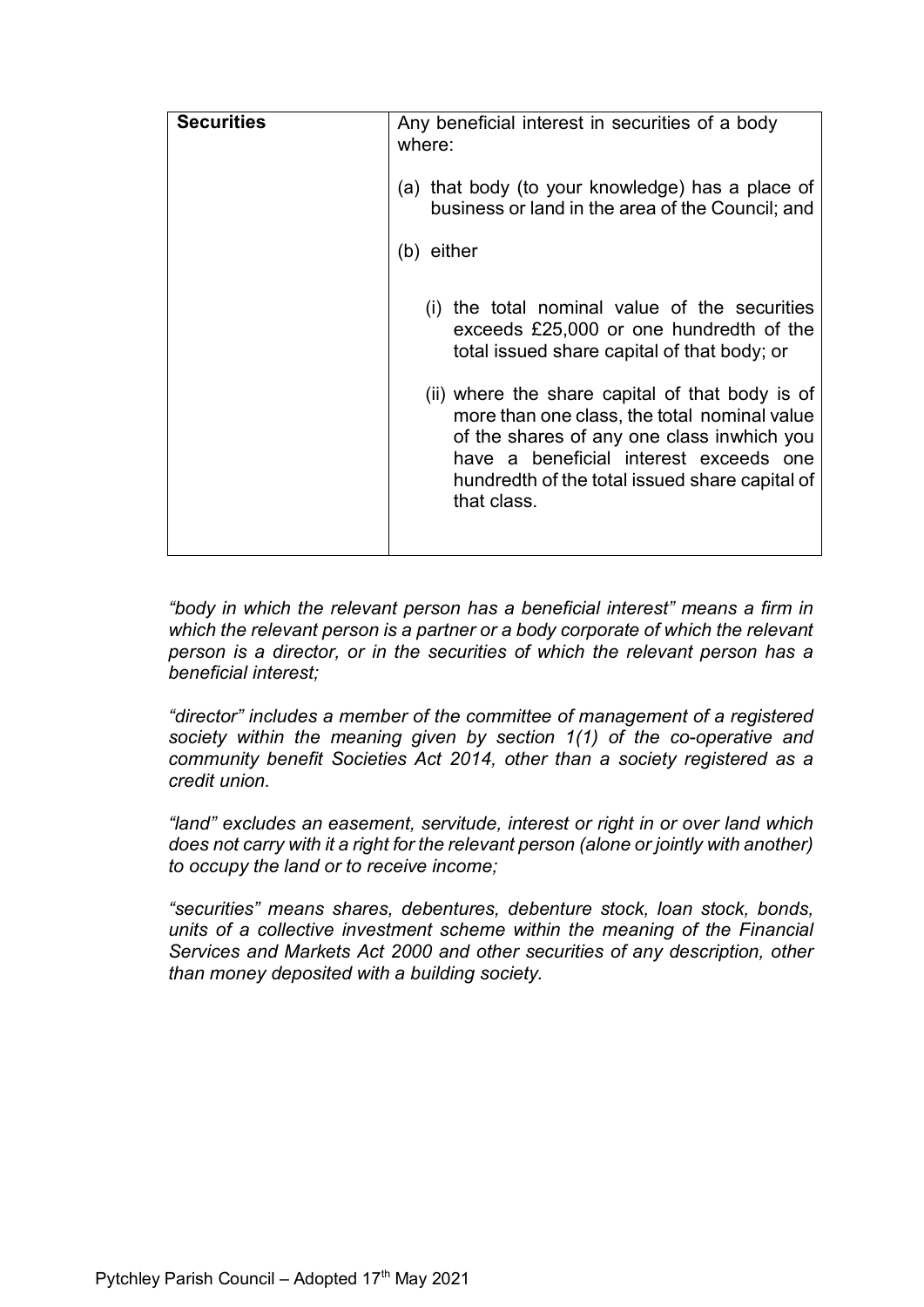## Table 2: Other Registrable Interests

You have a personal interest in any business of your authority where it relates to or is likely to affect:

a. any body of which you are in general control or management and to which you are nominated or appointed by your authority

# b. any body

- (i) exercising functions of a public nature
- (ii) any body directed to charitable purposes or
- (iii) one of whose principal purposes includes the influence of public opinion or policy (including any political party or trade union)